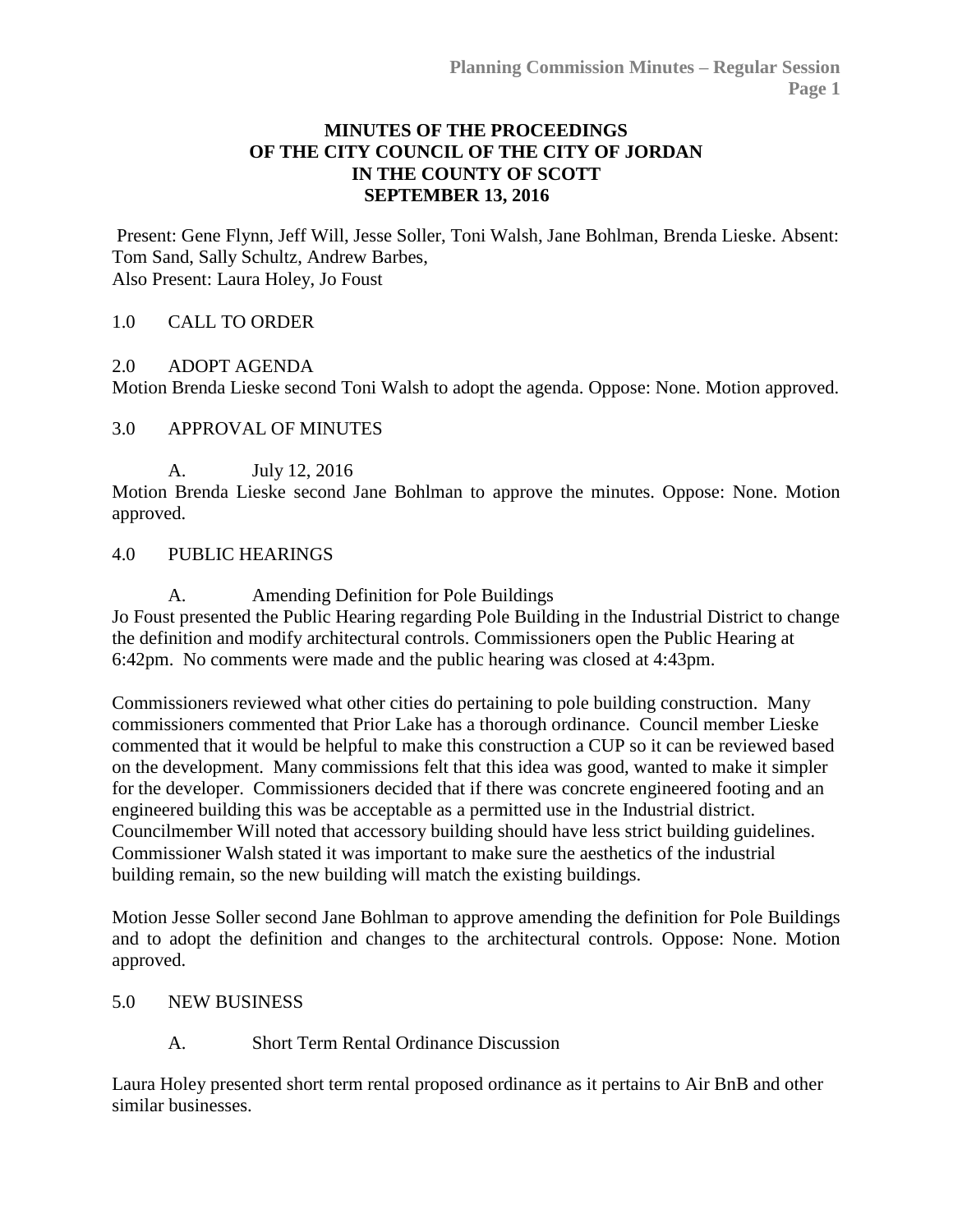Commissioners discussed the type of use within the different zoning districts and talk about what happens if violations occur. Councilmember Lieske noted that a short tern rental registration would be valuable to the City. Some commissioners noted that a short term rental ordinance restricting this use would be challenges and noted that this is not a problem in Jordan currently. Commissioners ask that we change the City Code so Short Term Rental is interpreted the same as the Bed and Breakfast definition and to clarify this within the City Code.

Motion Jane Bohlman second Toni Walsh to call for a public hearing for all the code amendment to address Short Term Rentals. Oppose: None. Motion approved.

## B. [Code Amendments Discussion](http://jordan-mn.granicus.com/wordlinkreceiver.php?clip_id=bfdd7839-93dd-442f-95f1-ba726a114024&meta_id=2ba47056-232f-477b-a673-21d0255ca226&time=3954)

Planning Holey presented the following code amendments as suggestions from staff to help clarify the code based on past discussions which include commercial landscaping, Off- Street Parking Requirement, and C-2 Building Height CUP

Motion Brenda Lieske second Toni Walsh to call for a public hearing for all the code amendments included in this memo. Oppose: None. Motion approved.

# C. [Minor Subdivision 201 and 205 Hillside Dr](http://jordan-mn.granicus.com/wordlinkreceiver.php?clip_id=bfdd7839-93dd-442f-95f1-ba726a114024&meta_id=41eda646-ffab-4524-88d2-5b8b64a127c9&time=5153)

Planning Holey presented a minor subdivision for moving shared lot line between 201 and 205 Hillside Drive. Based on the application provided staff suggests to make a positive recommendation with the three contingencies to vacate the easement, establish new easement and fees paid in full.

Motion Jeff Will second Toni Walsh to approve the proposed Minor Subdivision 201 and 205 Hillside Dr. Oppose: None. Motion approved.

## 6.0 [OLD BUSINESS](http://jordan-mn.granicus.com/wordlinkreceiver.php?clip_id=bfdd7839-93dd-442f-95f1-ba726a114024&meta_id=2c10b306-4a6b-46e2-9272-08440ad8f43b&time=5481)

A. [Comprehensive Plan-](http://jordan-mn.granicus.com/wordlinkreceiver.php?clip_id=bfdd7839-93dd-442f-95f1-ba726a114024&meta_id=9232dd3f-b667-47aa-ba23-ee7c3c1b7d57&time=5484) Housing Chapter

Planner Foust presented the draft housing chapter. This chapter covers census information and Met Council calculation for housing for the City of Jordan. Found asked for a scope from the Commissioners regarding housing and which types of housing are important for Jordan. Councilmember Lieske noted that single family homes are very important for this community. Councilmember Will noted that we have a large need for affordable senior housing. Commissioners discussed the idea of having a mix of housing so people can live in Jordan their entire life and there are homes that meet everyone's needs.

## 7.0 [PLANNERS REPORT](http://jordan-mn.granicus.com/wordlinkreceiver.php?clip_id=bfdd7839-93dd-442f-95f1-ba726a114024&meta_id=ffb1f38c-be85-43bb-be92-5ee595c4b100&time=8411)

A. Next Regular Meeting- October 11, 2016

B. General Update

The Comprehensive Plan Visioning Session will take place on October  $11<sup>th</sup>$  instead of a regular Planning Commission Meeting.